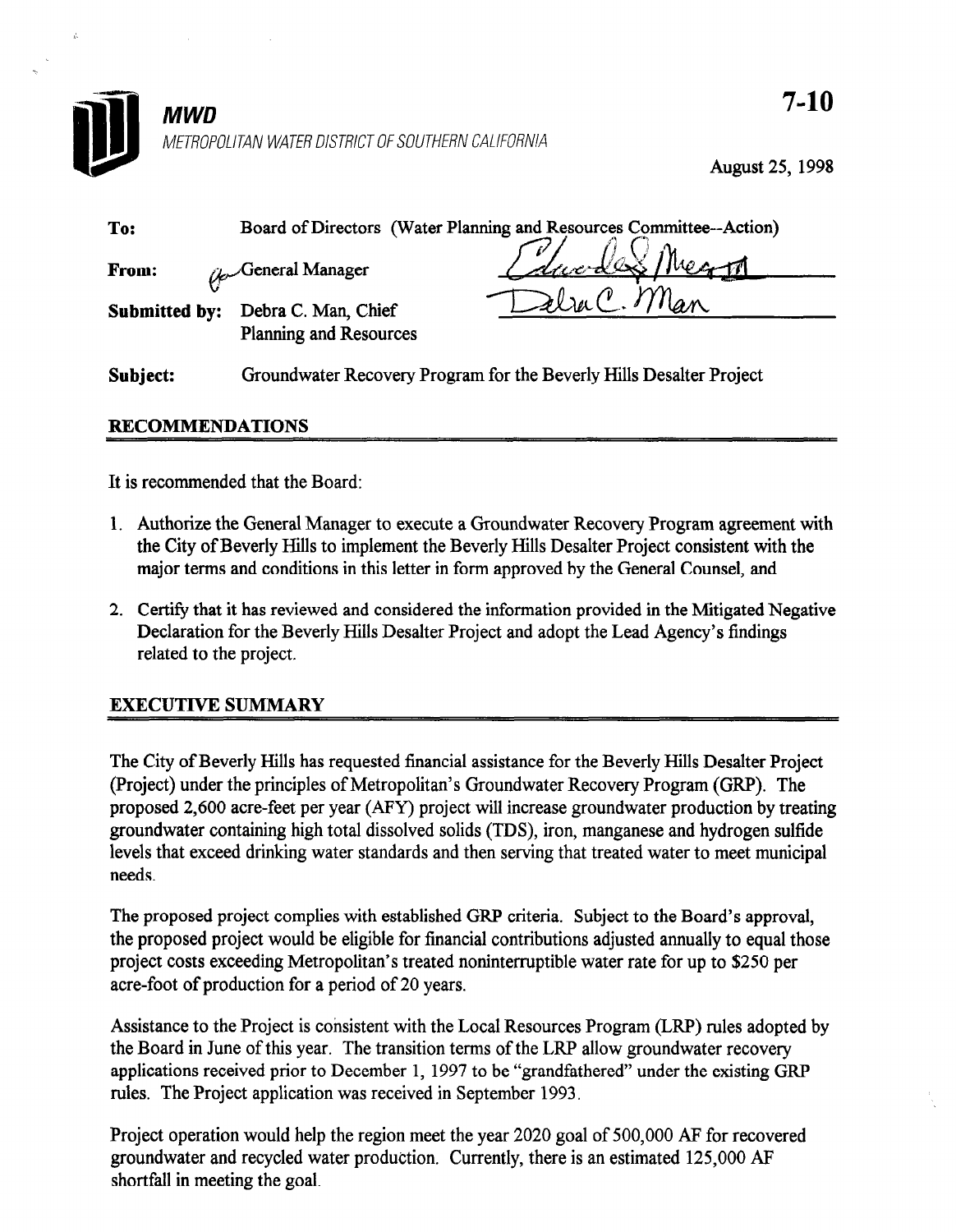#### DETAILED REPORT

The City of Beverly Hills (Beverly Hills) has requested financial assistance for the Beverly Hills Desalter Project (Project) under the principles of Metropolitan's Groundwater Recovery Program (GRP). Beverly Hills obtains all of its water supply from Metropolitan.

The proposed Project, located in the city of Beverly Hills, will increase regional groundwater production by treating groundwater pumped from the Hollywood Basin. The groundwater contains elevated levels of total dissolved solids (IDS), iron and manganese levels that do not meet drinking water standards. The treated water will be served to customers in Beverly Hills' service area. Attachment 1 provides a description of the Project's features.

The proposed Project capacity is 2,600 acre-feet per year (AFY). Because of the inherent uncertainty in determining the exact amount of production for a groundwater project, Metropolitan's GRP agreement will include a provision to allow increased production of 20 percent greater than the Project's operating capacity of 2,600 AFY. This could yield as much as 3,120 AFY of production eligible for financial assistance.

Financial assistance would be provided under an agreement term not to exceed 20 years. Metropolitan's financial contribution would be provided to Beverly Hills as a water sales payment through a yield-purchase arrangement similar to that used for previously approved GRP projects. The contribution would be adjusted annually based on the incurred project capital and operation and maintenance (O&M) costs which exceed Metropolitan's treated water rate. The maximum GRP contribution was set by the Board at \$250 per acre-foot. In order to reduce administrative burden for the local agency and Metropolitan, it is anticipated that the agreement may include a pre-established O&M labor estimate.

During the first year of operation (2001-2002), Metropolitan's contribution rate is estimated to be \$250 per acre-foot. A corresponding total contribution of approximately \$650,000 for fiscal year 2001-2002 will be included in future O&M budgets. Attachment 2 is a forecast of Metropolitan's annual contribution to the Project.

Participation in the Project is consistent with the transition terms of the Local Resources Program (LRP) which allows groundwater recovery applications received prior to December 1, 1997 to be "grandfathered" under the existing GRP rules. The transition window closes on December 9, 1998 at which time the GRP agreement must be fully executed. The Project application was received in September 1993 and meets the "grandfather" requirement. The transition terms were adopted by the Board in June 1998.

Project operation would help the region meet the year 2020 goal of 500,000 AFY for recovered groundwater and recycled water production. Currently, there is an estimated 125,000 AFY shortfall in meeting the goal.

Pursuant to the California Environmental Quality Act (CEQA), Beverly Hills, acting as the Lead Agency, has prepared and approved a Mitigated Negative Declaration for the Project. Metropolitan will not be responsible for implementing any of the mitigation measures associated with the Project. Metropolitan, as a Responsible Agency due to its financial participation in the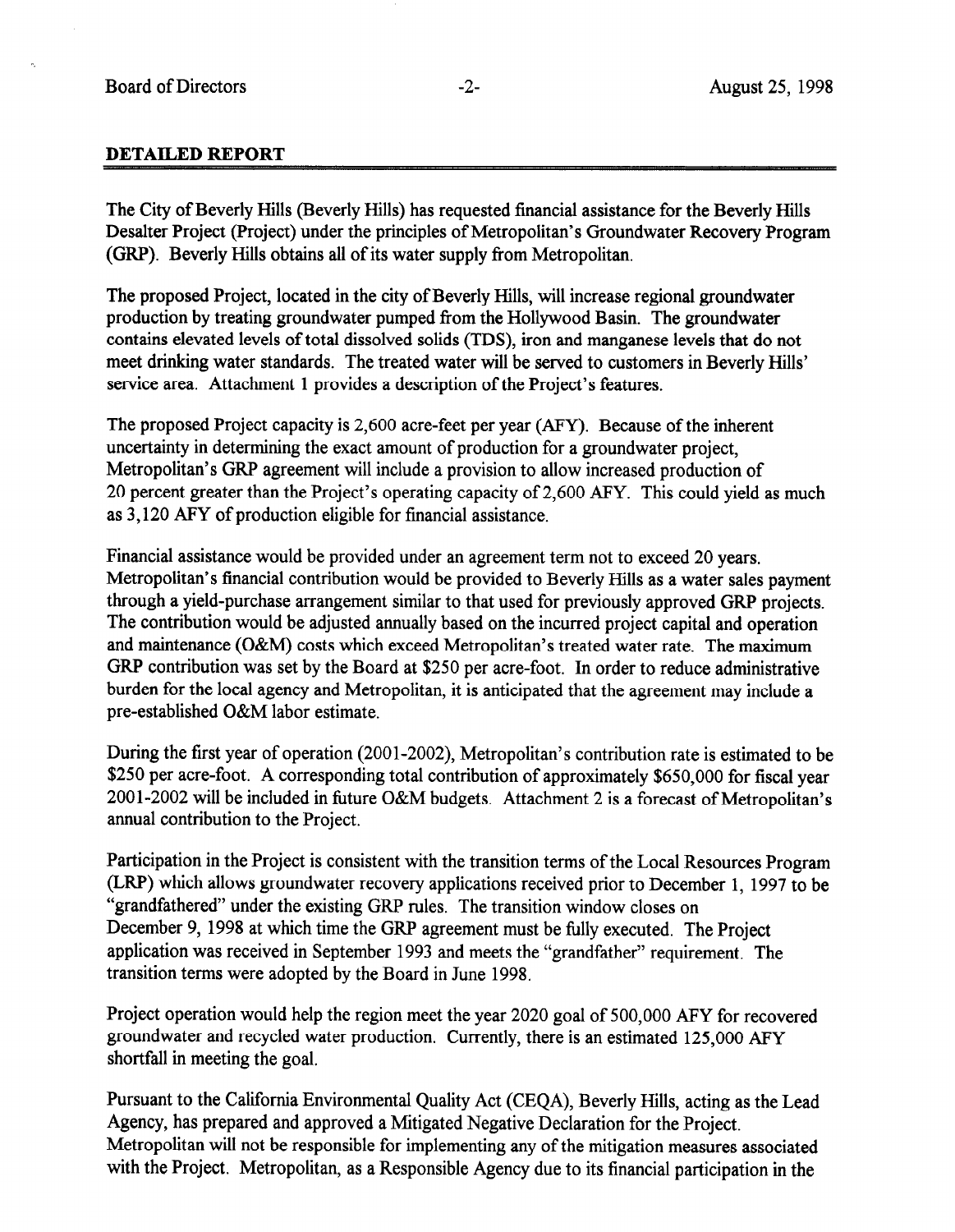Project, is required to review and consider the information provided in the Mitigated Negative Declaration prior to reaching a decision on the Project. Copies of the Initial Study, Mitigated Negative Declaration, and Notice of Determination are available for your review in the office of  $\sim$ the Executive Secretary. No further environmental documentation is necessary for you to act upon in this matter.

#### AMH:jpa

 $\bar{\gamma}$  $\tilde{\mathcal{L}}$ 

o:\clustr1O\mmshared\board\beverlyhillsgrp.amh

Attachment(s)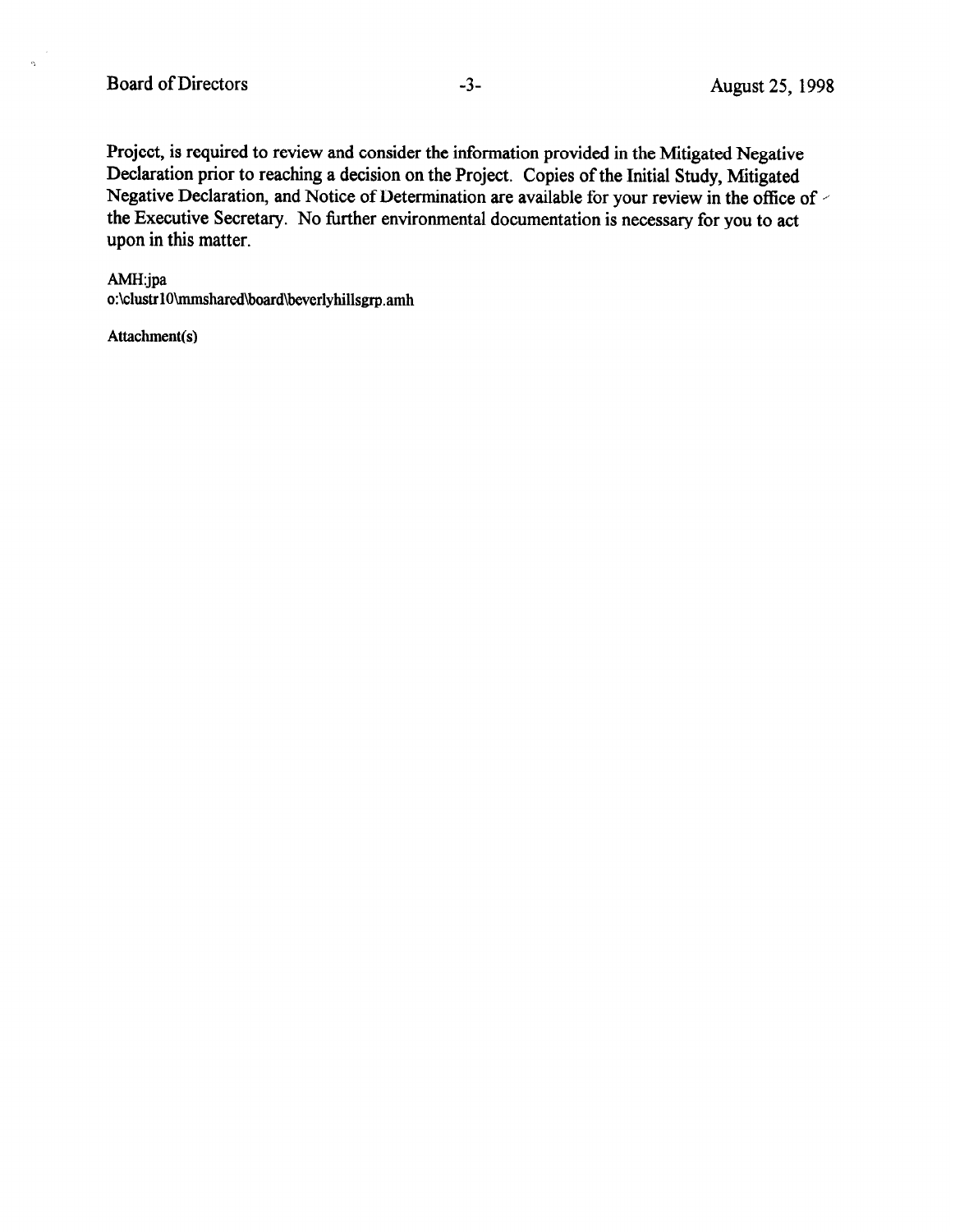## Beverly Hills Desalter Project

# **Project Description**

## **Overview**

Located in the City of Beverly Hills (Beverly Hills), the Project will pump and treat brackish groundwater from the Hollywood Basin to augment Beverly Hills' domestic water supply. The Hollywood Basin is situated in the western part of Los Angeles County and underlies the city of Beverly Hills and community of West Hollywood. Total dissolved solids (IDS) concentrations in the Basin exceed the California Department of Health, Title 22 recommended level of 500 mg/L. Iron and manganese levels are at or above the recommended maximum levels. The proposed treatment plant will use reverse osmosis (RO) as the main treatment process to remove TDS, hardness, iron, manganese and trace organics. Blend water, untreated by RO membranes, will require iron and manganese removal by either oxidative filtration or the manganese greensand process. The Project will provide approximately 2,600 acre-feet per year of potable water to Beverly Hills customers. Proposed project facilities are shown in Figure 1.

#### Treatment Facilitiesm

The proposed treatment plant will be located on Foothill Road, near the intersection of Third Street on approximately 0.1 acres of land at the northern end of property owned by Beverly Hills. Process equipment, above-ground chemical and waste storage tanks, and emergency power systems will be housed inside a treatment and administration building which may be entered by an existing access on Foothill Road. Only those portions of the building devoted to project treatment facilities are part of the Project. All buildings will be architecturally designed to blend with the surrounding environment.

## Treatment Process Design

The proposed primary treatment process is reverse osmosis. Pre-treatment includes a commercial scale inhibitor and acid addition. Post-treatment will include a carbon dioxide air stripper. Water will be pumped from five production wells, all located within Beverly Hills. The approximate locations of the wells are:

- Civic Center Drive at Beverly Boulevard;
- Burton Way at Oakhurst Drive:
- North of Santa Monica Boulevard at Palm Drive;
- **Beverly Gardens Park at Santa Monica Boulevard and Carmelita Avenue; and**
- Burton Way at North Elm Drive (Well No. 1).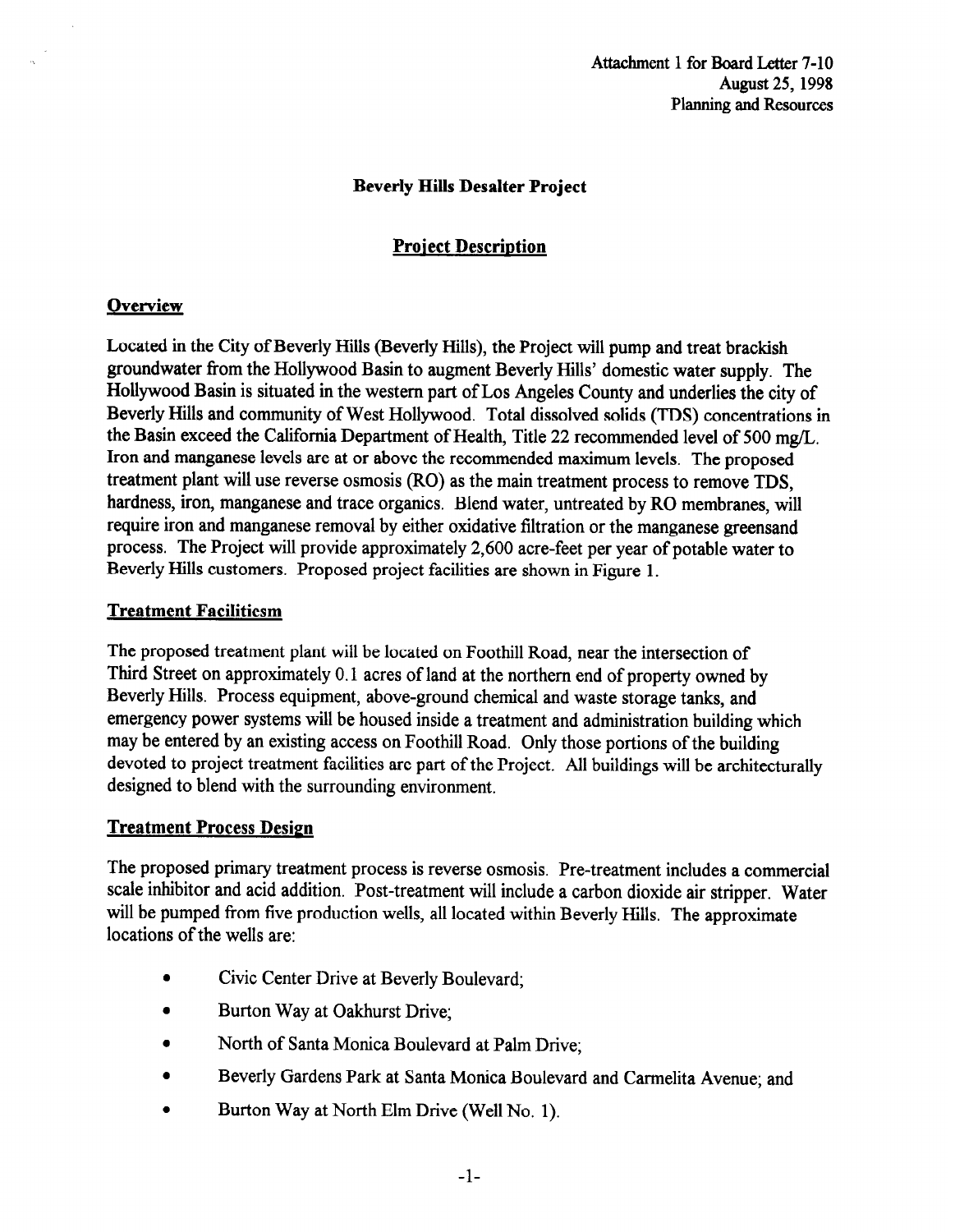Water will be pumped from the wells to the treatment plant through pipelines within street rightsof-way. At the plant, the raw water will be divided into two treatment streams. One stream (about 40 percent) delivers raw water to the membranes for treatment, then air stripping for posttreatment. The second stream will be bypassed to the oxidative filtration or manganese greensand filters for iron and manganese removal and then blended with treated water. Injection of sulfuric acid and a commercial scale inhibitor will be applied to prevent scaling. The expected water production is 2,600 acre-feet per year.

## RO Treatment

Pre-treated well water is then pumped through cartridge filters for solids removal. Water from the cartridge filters enters RO feed pumps where the pressure is boosted prior to entering the membrane assemblies. The membrane assemblies (two are proposed) will each have a permeate capacity (output) of 285 gallons per minute. The recovery is estimated to be 70 percent.

## Post-Treatment

Permeate from the membrane system will undergo air stripping to remove hydrogen sulfide. Bypass water will also be air stripped for hydrogen sulfide removal. Permeate from the membrane system will then be blended with the bypass stream, where lime or calcium carbonate will be added to raise the alkalinity and buffer capacity of the product water. Sodium hypochlorite will be used for disinfection. The finished water will be retained in a clearwell until it is pumped to the distribution system via a 12-inch diameter pipeline that connects the water treatment plant to Beverly Hills' existing Sunset Reservoir.

## **Brine Disposal**

About 336 acre-feet per year of concentrate (brine) will be discharged from the treatment plant to the local storm drain located on Foothill Road. The storm drain would convey the concentrate for ultimate discharge to Ballona Creek. The Los Angeles Regional Water Quality Control Board (RWQCB) has determined that this discharge complies with National Pollutant Discharge Elimination System requirements. An application for waste discharge will be submitted by Beverly Hills to the RWQCB prior to project design and construction.

#### Point of Connection

Project facilities terminate at the point of connection to Beverly Hills' existing Sunset Reservoir. Approximately one mile of 12-inch diameter potable water pipeline will be constructed to reach this connection. Brine disposal facilities end at the point of connection to the storm drain system. Depending on the final design, a booster pump station may be required to deliver product water to City customers.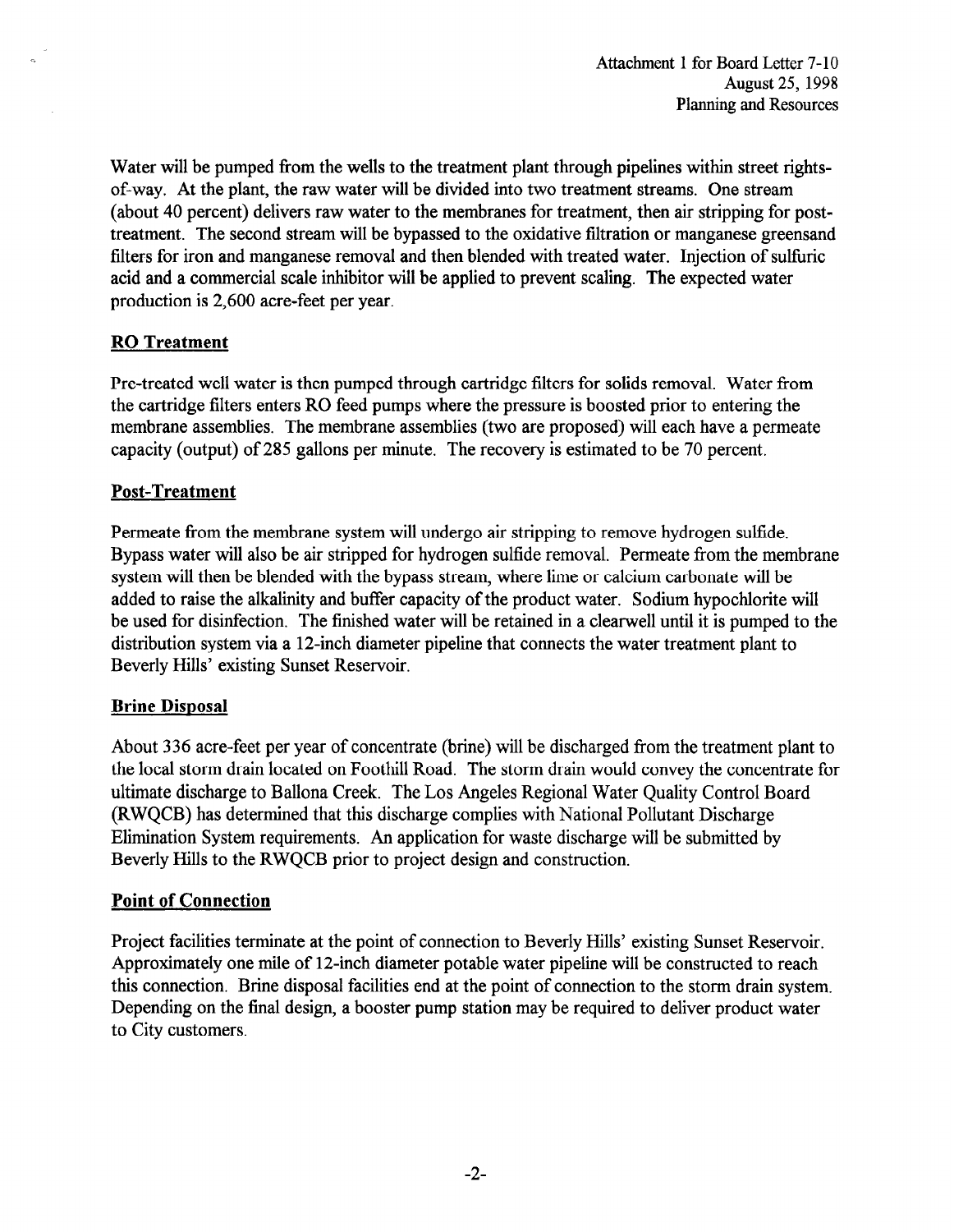